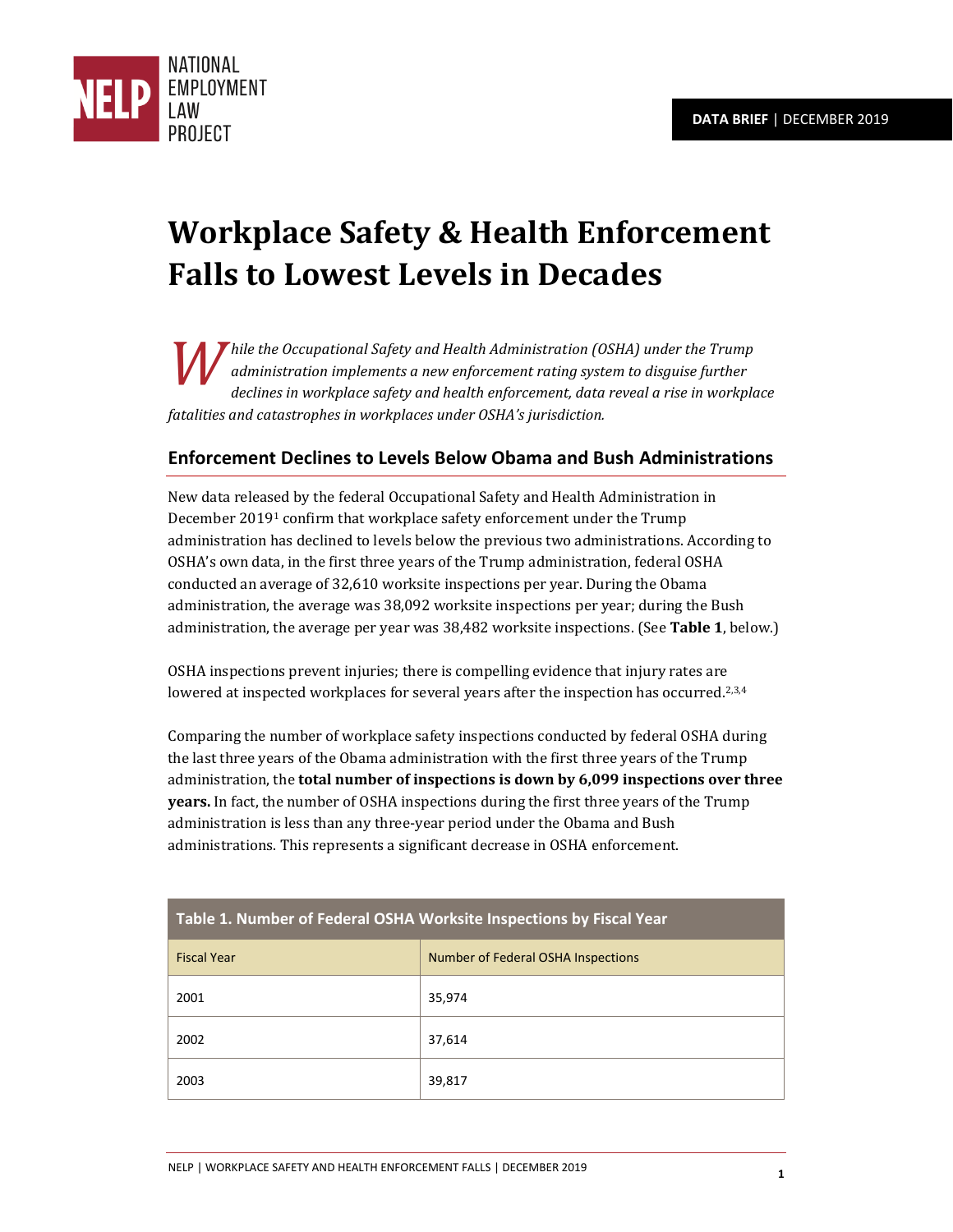| Table 1. Number of Federal OSHA Worksite Inspections by Fiscal Year                 |                         |  |  |
|-------------------------------------------------------------------------------------|-------------------------|--|--|
| 2004                                                                                | 39,167                  |  |  |
| 2005                                                                                | 38,714                  |  |  |
| 2006                                                                                | 38,579                  |  |  |
| 2007                                                                                | 39,324                  |  |  |
| 2008                                                                                | 38,667                  |  |  |
| 2009                                                                                | 39,004                  |  |  |
| 2010                                                                                | 40,993                  |  |  |
| 2011                                                                                | 40,614                  |  |  |
| 2012                                                                                | 40,961                  |  |  |
| 2013                                                                                | 39,228                  |  |  |
| 2014                                                                                | 36,163 (gov't shutdown) |  |  |
| 2015                                                                                | 35,820                  |  |  |
| 2016                                                                                | 31,948                  |  |  |
| 2017                                                                                | 32,408                  |  |  |
| 2018                                                                                | 32,023                  |  |  |
| 2019                                                                                | 33,401                  |  |  |
| Source: Occupational Safety and Health Administration, at https://www.osha.gov/dep/ |                         |  |  |

# **Fewest OSHA Inspectors in 40 Years; Fewer Complex Investigations**

Federal OSHA data reveal not only that inspections are dropping, but that OSHA has the lowest number of inspectors ("compliance officers") on staff in the last 40 years—while the number of workers under OSHA's jurisdiction has almost doubled.5 In 1979, federal OSHA had 1,441 inspectors; in 1982, it had 1,003 inspectors;<sup>6</sup> in 2010, OSHA had 1,106 inspectors;7 in 2016, it had 952 inspectors;8 and in March 2019, OSHA had only 870 inspectors.<sup>9</sup> **By slashing the number of lifesaving safety and health inspectors, the administration is slowly crippling the agency's ability to protect workers.**

**This alarming reduction in enforcement will have a disparate impact on workers of color, who work in jobs with the highest injury risk.**10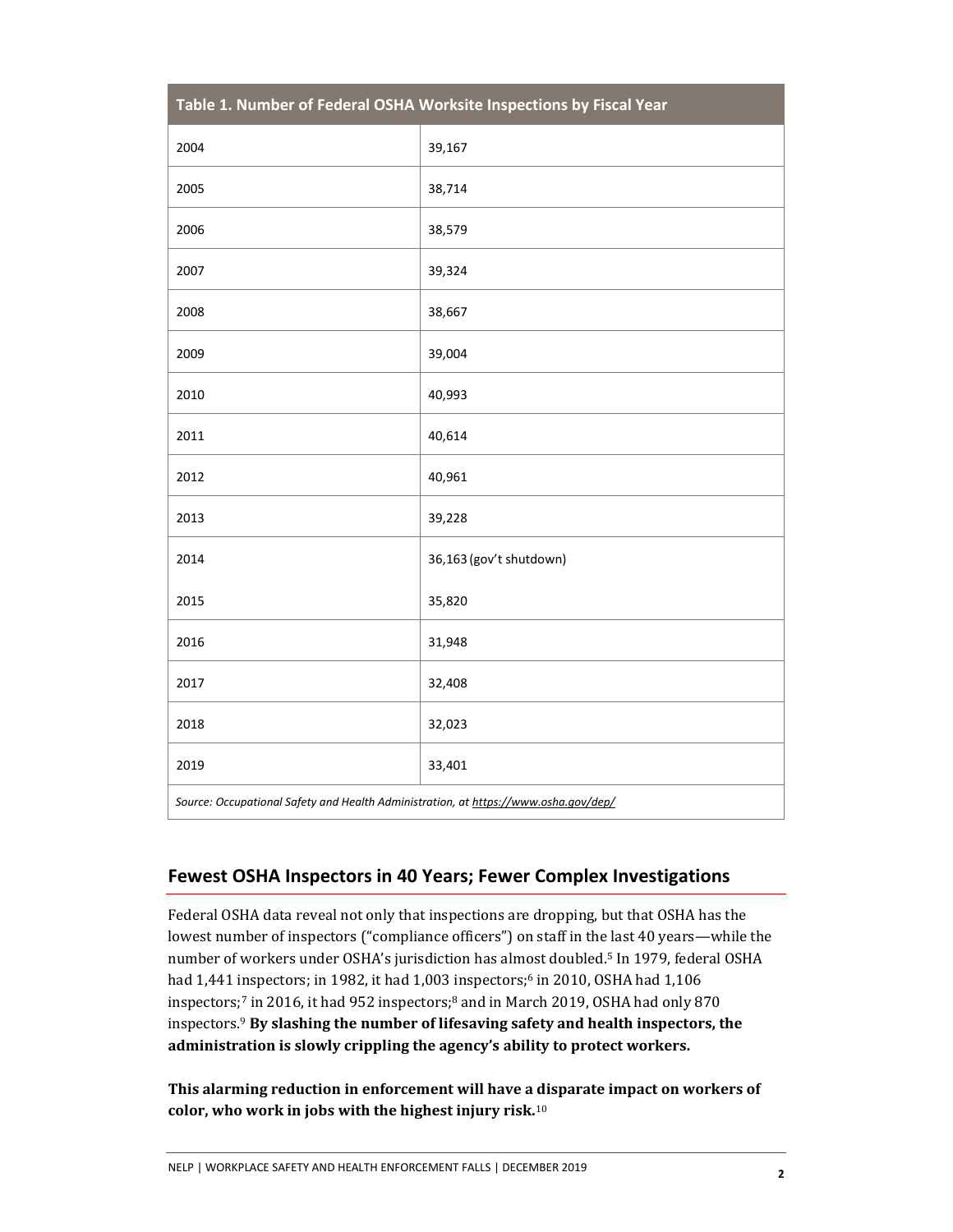#### **Fewer Complex, Resource-Intensive Inspections Into Serious, Life-Threatening Hazards**

As the total number of inspectors and inspections declines under the Trump administration, OSHA is also reducing the number of inspections focused on some of the most serious and often life-threatening hazards, such as chemical exposures, workplace violence, and dangerous heat, ergonomics, refinery, and process safety management–related hazards.<sup>11</sup> These are inspections that often involve complex investigations and often take many months to complete.

The background is that in 2016,12 OSHA under the Obama administration stopped focusing on just the raw number of inspections and began a new system of weighting inspections in order to encourage inspectors to conduct more of these crucial, resource-intensive inspections. **The revised system implemented in 2016 changed the way the agency measured and evaluated enforcement activity to better recognize the importance of those inspections that were more complicated and took longer to conduct**—thus creating an incentive for inspectors to spend extra time on these.

The agency had determined that the old weighting system, where all inspections are equally valued, whether they take one day or six months, may have discouraged inspectors from conducting more complex investigations and encouraged them to increase numbers with lots of relatively short construction inspections. According to OSHA,<sup>13</sup> the revised weighting system "underscores the importance of the resource-intensive enforcement activity that focuses on some of the most hazardous work place issues such as ergonomics, heat, chemical exposures, workplace violence and process safety management."

Unfortunately, under the Trump administration, these resource-intensive inspections have sharply declined between FY 2016, the first year of this revised, weighted measuring system, and FY 2018.14 (See **Table 2**, below.)

- Overall, OSHA worksite inspections for health-related hazards, such as exposure to dangerous levels of heat or toxic chemicals, have fallen dramatically: from 6,244 inspections in FY 2016 to 5,567 inspections in FY 2018.15 In fact, in FY 2018, OSHA conducted the lowest number of health-hazard-related inspections since 2008, the last year of the Bush administration.<sup>16</sup>
- There was a two-thirds reduction in the number of OSHA inspections focused on protecting workers from ergonomic-related hazards—even though musculoskeletal disorders, such as carpal tunnel syndrome and lower back pain, are the leading types of disabling job-related injuries and illnesses in the nation.<sup>17</sup>
- The agency reduced, by almost half, the number of inspections focused on protecting workers from dangerous heat levels (even though last year was one of the hottest years on record).
- The number of inspections where inspectors measure workers' chemical exposures dropped by 20 percent.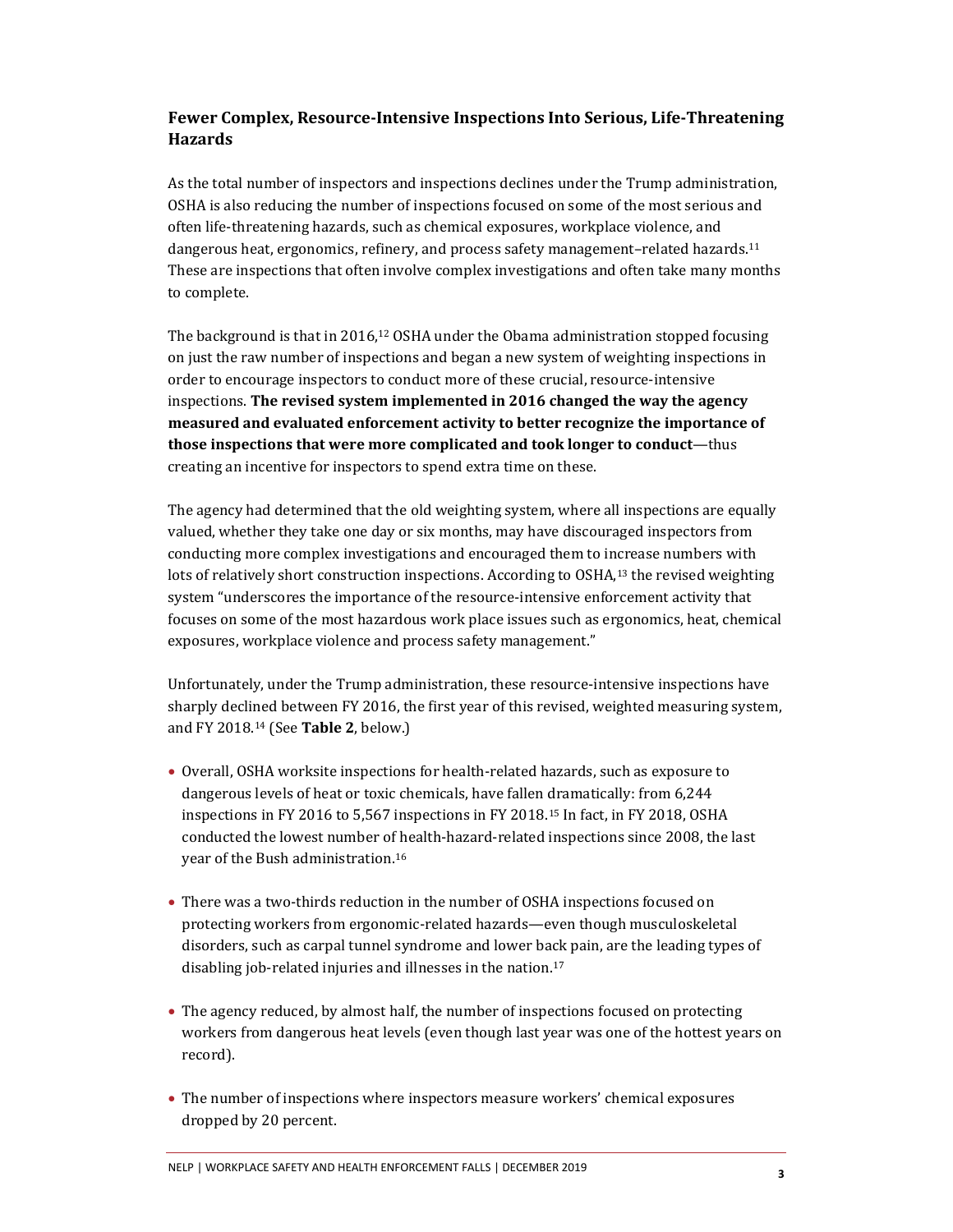#### **Fewer High-Penalty 'Significant Cases' That Put Industries on Notice**

Other indicators of overall enforcement efforts are the number of cases where inspectors have taken the time to dig deep and find the facts about "willful" or "repeat" violations with much higher penalties per violation, and cases where inspectors have looked for multiple similar violations in the same workplaces. These kinds of inspections typically yield much higher penalties, and OSHA labels them as "significant cases." These are the kinds of inspections that make local headlines and put entire industries on notice about the risks of violating OSHA's standards. But under the Trump administration, the total number of highpenalty "significant" cases dropped by 50 percent between FY 2016 and FY 2018 (from 131 in FY 2016 to 66 in FY 2018).

| Table 2. Number of OSHA Inspections and Enforcement Units (EU) Assigned                           |                                     |                                            |                                                   |  |
|---------------------------------------------------------------------------------------------------|-------------------------------------|--------------------------------------------|---------------------------------------------------|--|
| <b>Type of Inspection</b>                                                                         | Number of<br>Inspections<br>FY 2016 | Number of<br>Inspections<br><b>FY 2018</b> | <b>EU Value Change from</b><br>FY 2016 to FY 2018 |  |
| Combustible Dust (x2 for EU value)                                                                | 491                                 | 396                                        | $-190$ EU                                         |  |
| Ergonomics (x5 for EU value)                                                                      | 69                                  | 23                                         | $-230$ EU                                         |  |
| Heat (x4 for EU value)                                                                            | 187                                 | 105                                        | $-328$ EU                                         |  |
| Fatality/Catastrophe (x3 for EU value)                                                            | 866                                 | 906                                        | +150 EU <sup>18</sup>                             |  |
| Personal Sampling Cases (x2 for EU value)                                                         | 1,582                               | 1,285                                      | $-600$ EU                                         |  |
| Significant Cases (High Penalty) (x8 for EU value)                                                | 131                                 | 66                                         | -520 EU                                           |  |
| Non-Weighted (quick) (x1 for EU value)                                                            | 27,662                              | 28,322                                     | +660 EU                                           |  |
| Rapid Response Investigation (letter sent in<br>response to a severe injury) (x 1/9 for EU value) | 7088                                | 8290                                       | +133 EU                                           |  |
| Source: FOIA Response from OSHA, January 24, 2019, FOIA Number 870706                             |                                     |                                            |                                                   |  |

#### **New Enforcement Rating System Artificially Inflates Low Numbers**

Recently, the Trump administration introduced a new rating system that reduces the extra weight given to the chemical, workplace violence, heat, ergonomics, and refinery-hazard investigations. This change artificially inflates OSHA's enforcement numbers with short, quick inspections—while allowing them to hide the fact that they are doing far fewer of the more resource-intensive investigations.19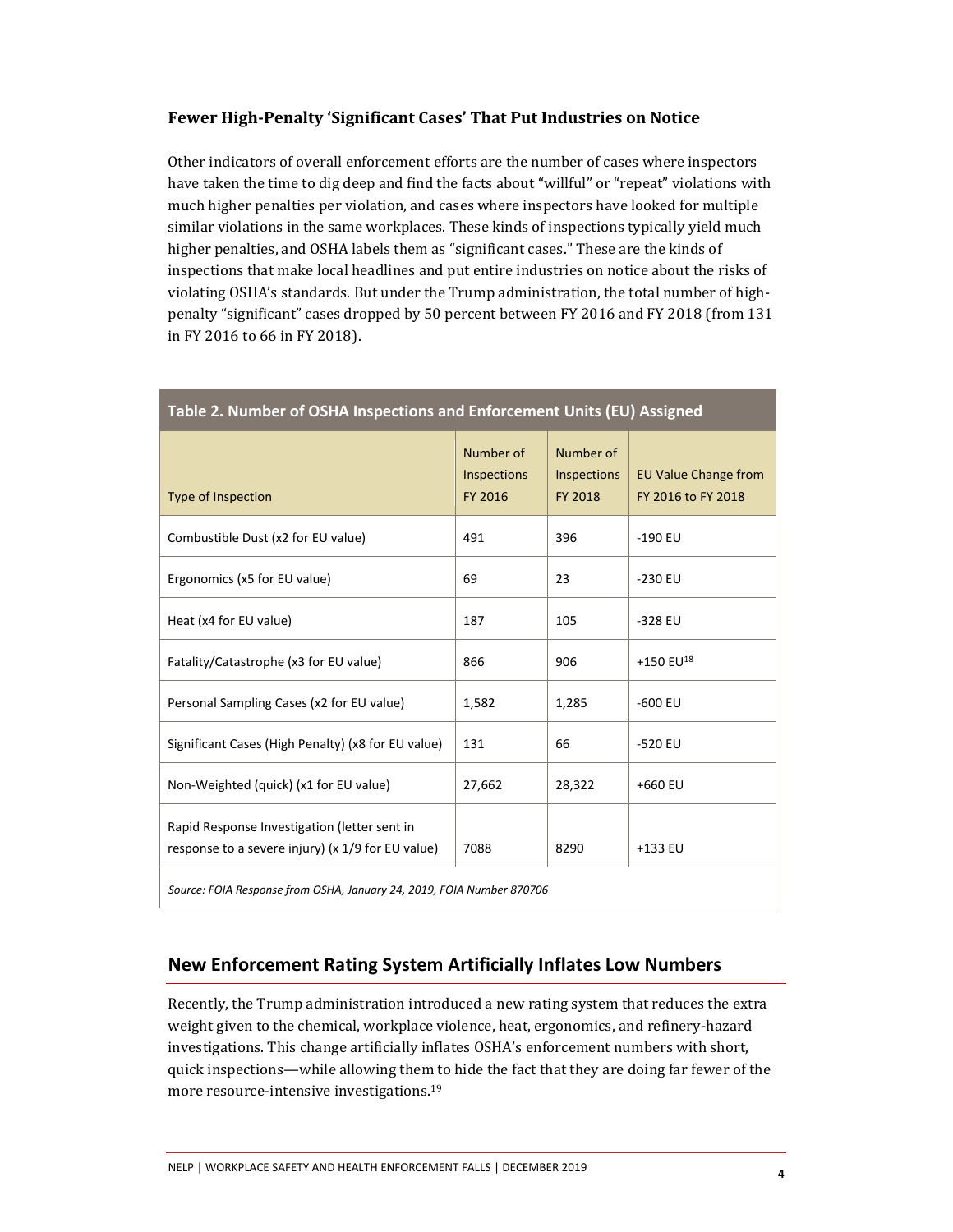Instead, OSHA will now give extra weight to short duration, mostly safety inspections that have always constituted the largest portion of all OSHA inspections. Under the new weighting system,<sup>20</sup> these quick, safety-focused inspections will be weighted higher—and the more resource-intensive investigations will now get less weight than in the 2016 system.

This new system returns OSHA to a time when inspectors once again have less incentive to take the time and effort needed to conduct inspections focused on ergonomic hazards, dangerous heat levels, workplace violence, or process safety management–related hazards in refineries and chemical facilities. **This new rating system is clearly not designed to increase protection of workers—but to allow this administration to artificially inflate its picture of enforcement activity.** 

## **Workplace Fatalities and Catastrophes Under Federal OSHA Jurisdiction Are Rising**

As OSHA reduces the number of inspections and inspectors, these actions raise a warning flag about the impact on workers. During FY 2018, federal OSHA saw the largest increase in the number of fatality and catastrophe investigations in a decade.<sup>21</sup> Under OSHA's enforcement policy, all work-related fatalities and catastrophes that result in the hospitalization of three or more workers must be investigated by the agency.<sup>22</sup> The numbers are startling: In FY 2017, there were 837 work-related fatality and catastrophe investigations conducted by federal OSHA; in FY 2018, that number rose to a decade-high 935 fatalities and catastrophes.

There is no doubt that OSHA has made an incredible difference in saving workers' lives and limbs.23 Currently, the number of OSHA inspectors has fallen to levels where it would take more than 165 years to investigate every workplace just once.<sup>24</sup> **As the administration reduces enforcement, workers in dangerous jobs and industries—especially workers of color who work in jobs with the highest risk of serious injuries—will pay the price, as will their families and communities.**